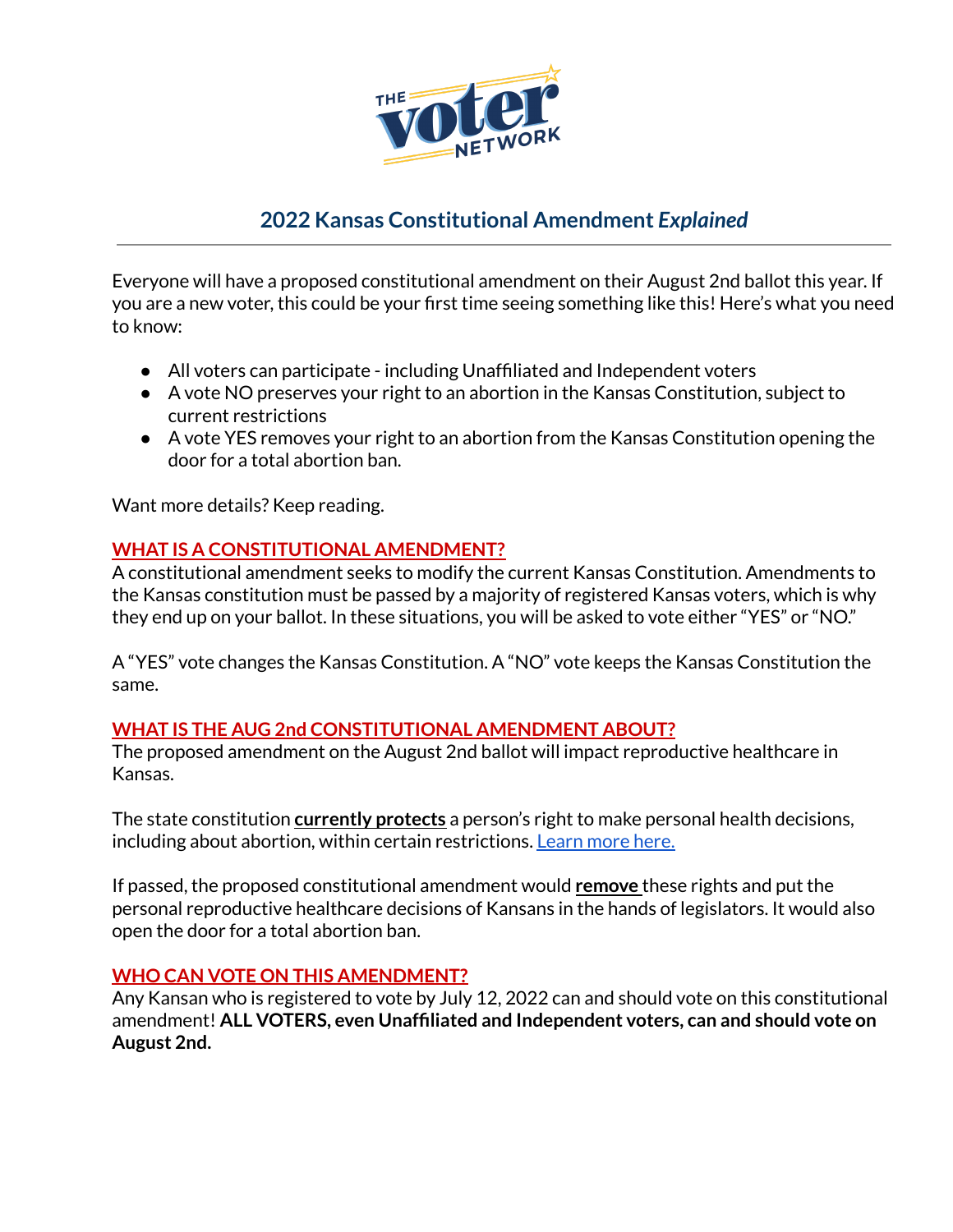If you typically don't [vote](http://www.thevoternetwork.org/howtovote/) in primary elections, you can find out how to vote here. This is NOT the year to sit out!

#### **I DON'T USUALLY VOTE IN PRIMARIES? WHY IS IT ON THE AUGUST BALLOT?**

The Kansas Legislature voted in 2021 to put this constitutional amendment on the 2022 August primary ballot.

Here at the Voter Network, we are concerned that such a monumental decision was put on a primary election ballot. We know that primary elections are among the worst attended elections in the state, with typical turnout sitting around just 30%. And, we know that those who vote in primary elections are typically whiter, wealthier, and older than our state as a whole.

On top of this, we know that voting in a primary election will be unusual for the 30% of registered Kansas who identify as Unaffiliated or Independent. (More than 110,000 voters in Johnson County alone!)

Voting by mail is a great option for these trickier elections where you might want time to read over your ballot and do research. It is also a great option for those that don't typically vote in primary elections. You don't need to worry about missing election day, your ballot comes straight to your mailbox. Sign up to vote by mail at **[KSVotes.org](http://www.ksvotes.org)**.

We know it is going to take a lot of work to get people to the polls on or before August 2nd, but it's important. Any change to our state's constitution should reflect the voices of the residents as a whole - not just the few who typically vote in primary elections.

We're working hard to make sure everyone knows their rights are on the ballot August 2nd! You can join us and mobilize your own friends at [votertovoter.org](http://www.votertovoter.org)

#### **WHAT WILL I SEE ON MY BALLOT?**

There will be quite a bit of text on your ballot explaining this amendment. Here's the official statement you will see on Election Day - we highlighted and bolded some text for clarity.

**"§ 22. Regulation of abortion.** Because Kansans value both women and children, the constitution of the state of Kansas does not require government funding of abortion and does not create or secure a right to abortion. To the extent permitted by the constitution of the United States, the people, through their elected state representatives and state senators, may pass laws regarding abortion, including, but not limited to, laws that account for circumstances of pregnancy resulting from rape or incest, or circumstances of necessity to save the life of the mother."

*"Explanatory Statement* **The Value Them Both Amendment would affirm there is no Kansas constitutional right to abortion or to require the government funding of abortion, and would** reserve to the people of Kansas, through their elected state legislators, the right to pass laws to